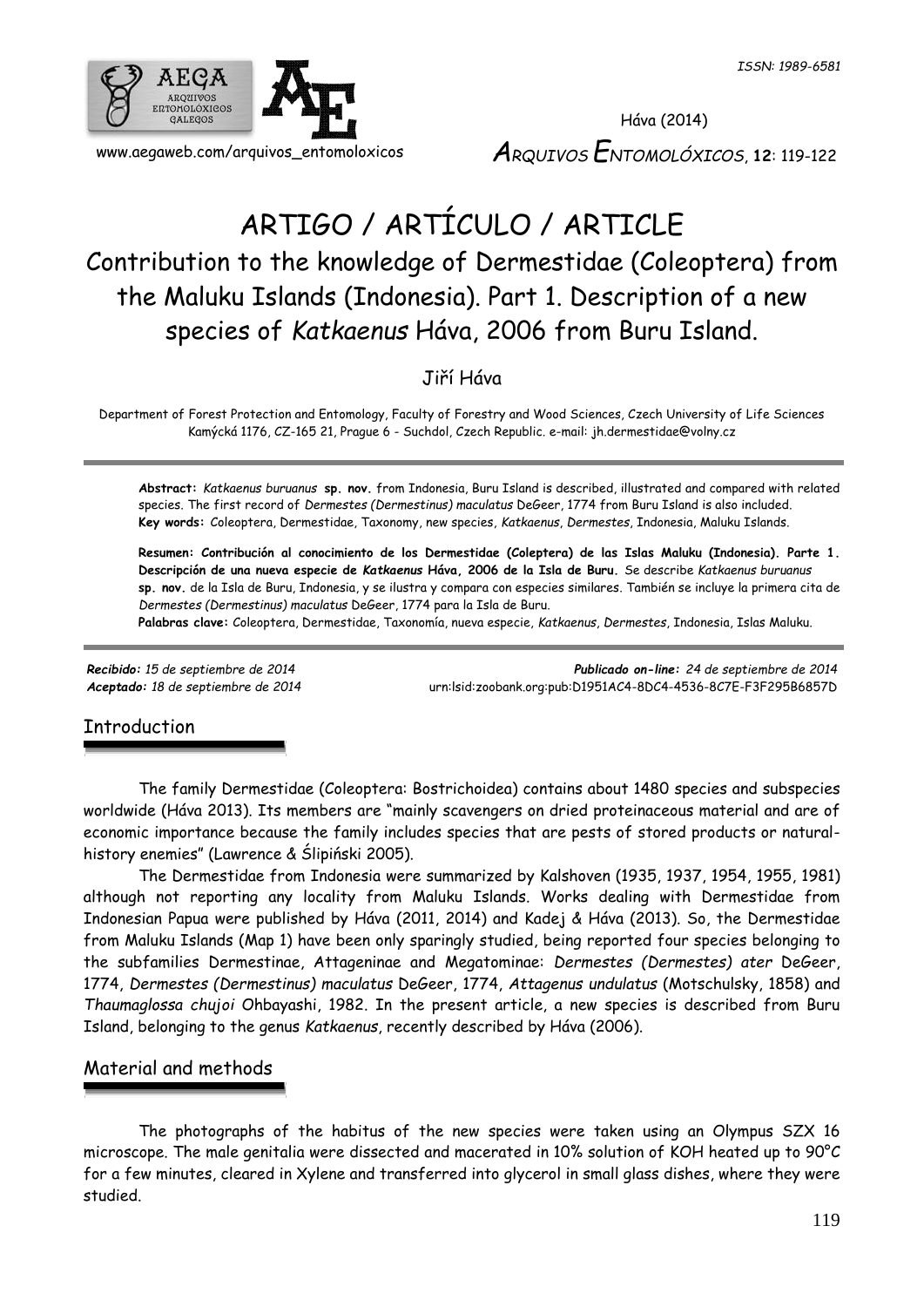The following abbreviations were used:

Total length (TL) - linear distance from anterior margin of pronotum to apex of elytra.

Elytral width (EW) - maximum linear transverse distance.

(JHAC) - Jiří Háva, Private Entomological Laboratory & Collection, Únětice u Prahy, Prague-west, Czech Republic.

Results

**Subfamily Attageninae Tribe Attagenini**

*Katkaenus buruanus* **sp. nov.** (Figs. 1-5)

**Type material.** Holotype (male): Indonesia, Maluku, E Buru, Ilath env., Remaja Mt., 200 m, 7-14.I.2013, J. Horák & St. Jákl leg., (JHAC). Paratypes (1 male, 4 females): same data as holotype, (JHAC). Specimens of this new species are provided with red, printed labels with text as follows: "HOLOTYPE (or PARATYPE, respectively) *Katkaenus buruanus* sp. nov. Jiří Háva det. 2014".



**Map 1.-** Situation of Buru Island, Maluku Islands (Indonesia).

## **Description.**

**Male.** Body black on dorsal and ventral surfaces, matt; strongly convex and broadly oval (Fig. 1). Body measurements (mm): TL 2.5-2.8 EW 1.6-1.7. Head finely punctate, with long, recumbent, brown pubescence. Labial palpi very long, yellowish-brown; pubescence on mentum denser. Eyes very large, with yellowish setae. Ocellus on front present. Antennae dark brown with brown setae, 11 segmented, antennal club 5-segmented (Fig. 2). Pronotum on disc punctate like head, densely foveolate in antero-lateral part, covered with long, recumbent, brown pubescence. Anterior pronotal angles not visible from above. Scutellum triangular, shining, without pubescence. Elytra finely punctate, with long, brown, recumbent pubescence; cuticle black without spots or fasciae (Fig. 1). Each elytron with one large bump near humerus. Epipleurae entirely black with long, recumbent, brown pubescence. Legs dark brown, with brown pubescence. Tibiae with long, brown spines along shaft. Prosternal process narrow and long, covered by long brown pubescence. Prosternum forming no collar, therefore mouthparts free. Metasternum finely punctate anterolaterally, on posterior part with large punctures, covered with brown, long, recumbent pubescence. Abdominal visible sternites coarsely punctate, with short, recumbent, brown pubescence. First visible abdominal sternite without post-coxal lines. Pygidium black, coarsely punctuate, with long brown, recumbent pubescence. Male genitalia as in Fig. 4.

**Female.** Body measurements (mm): TL 2.6-2.8 EW 1.8-1.9; externally similar to male, but differing by the structure of antennae (Fig. 3).

**Differential diagnosis.** The new species is similar to *Katkaenus spectaculus* Háva, 2006 (India: Tamil Nadu), and can be differentiated as follows:

- *Katkaenus spectaculus* Háva, 2006: antennae light brown; labial palpi short; dorsal surfaces shining; tibiae with short, yellowish-brown spines along shaft. TL 2.8-3.4 mm.
- *Katkaenus buruanus* sp. nov.: antennae dark brown; labial palpi long; dorsal surfaces matt; tibiae with long, brown spines along shaft. TL 2.5-2.8 mm.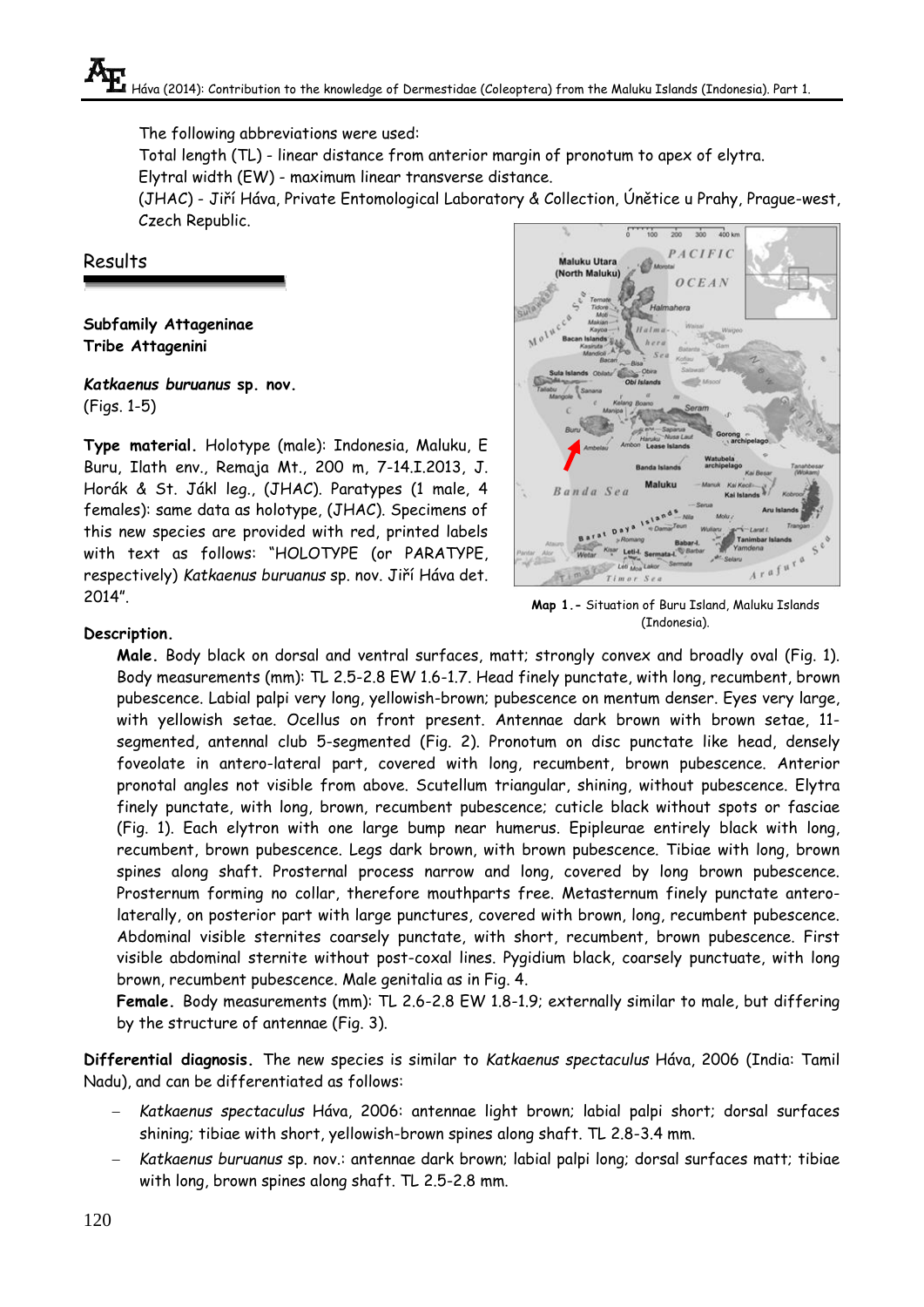**Etymology.** Named after the type locality, Buru Island.

### **Subfamily Dermestinae Tribe Dermestini**

#### *Dermestes (Dermestinus) maculatus* **DeGeer, 1774**

**Material examined:** Indonesia, C. Moluccas, E Buru, Ilath env., Remaja Mt., 200-350 m, XII.2012, St. Jákl leg., 1 female, (JHAC).

**Distribution:** Cosmopolitan species (Háva 2007). New for Buru Island.

#### **Key to species known from Buru Island**

| 1(4) | Head without ocellus.                                                |                                   |
|------|----------------------------------------------------------------------|-----------------------------------|
| 2(3) | Abdominal sternites with unicolorous pubescence, cuticle bicolorous, |                                   |
|      |                                                                      | Dermestes (Dermestes) ater        |
|      |                                                                      | DeGeer, 1774                      |
| 3(2) | Abdominal sternites with black and white pubescence; apex of each    |                                   |
|      |                                                                      | Dermestes (Dermestinus) maculatus |
|      |                                                                      | DeGeer, 1774                      |
| 4(1) | Head with ocellus, body small, oval or suboval.                      |                                   |
| 5(6) | Antennal club consisting of three antennomeres, body brown or dark   |                                   |
|      |                                                                      | Attagenus undulatus (Motschulsky, |
|      |                                                                      | 1858)                             |
| 6(5) | Antennal club consisting of five antennomeres, body black, with      |                                   |
|      |                                                                      | Katkaenus buruanus sp. nov.       |

#### **List of species known from the central Maluku Islands**

|                                                | Ambon I. | Buru I. | Seram I. |
|------------------------------------------------|----------|---------|----------|
| Subfamily Dermestinae, Tribe Dermestini        |          |         |          |
| Dermestes (Dermestes) ater DeGeer, 1774        | *        | ∗       | $\star$  |
| Dermestes (Dermestinus) maculatus DeGeer, 1774 |          | $\star$ |          |
| Subfamily Attageninae, Tribe Attagenini        |          |         |          |
| Attagenus undulatus (Motschulsky, 1858)        |          | $\star$ | *        |
| Katkaenus buruanus sp. nov.                    |          | $\star$ |          |
| Subfamily Megatominae, Tribe Megatomini        |          |         |          |
| Thaumaglossa chujoi Ohbayashi, 1982            | $\star$  |         |          |

## Acknowledgements

This research was supported by the Internal Grant Agency (IGA n.20124364), Faculty of Forestry and Wood Sciences, Czech University of Life Sciences Prague.

## References

Háva, J. 2006. Description of a new genus *Katkaenus* gen. nov. (Coleoptera: Dermestidae: Attageninae) from South India. *Baltic Journal of Coleopterology* **6**: 29-33.

Háva, J. 2007. *Dermestidae*, pp. 57, 299-320. In: Löbl, I. & Smetana, A. (eds.). *Catalogue of Palaearctic Coleoptera. Volume 4. Elateroidea - Derodontoidea - Bostrichoidea - Lymexyloidea - Cleroidea - Cucujoidea.* Stenstrup: Apollo Books, 935 pp.